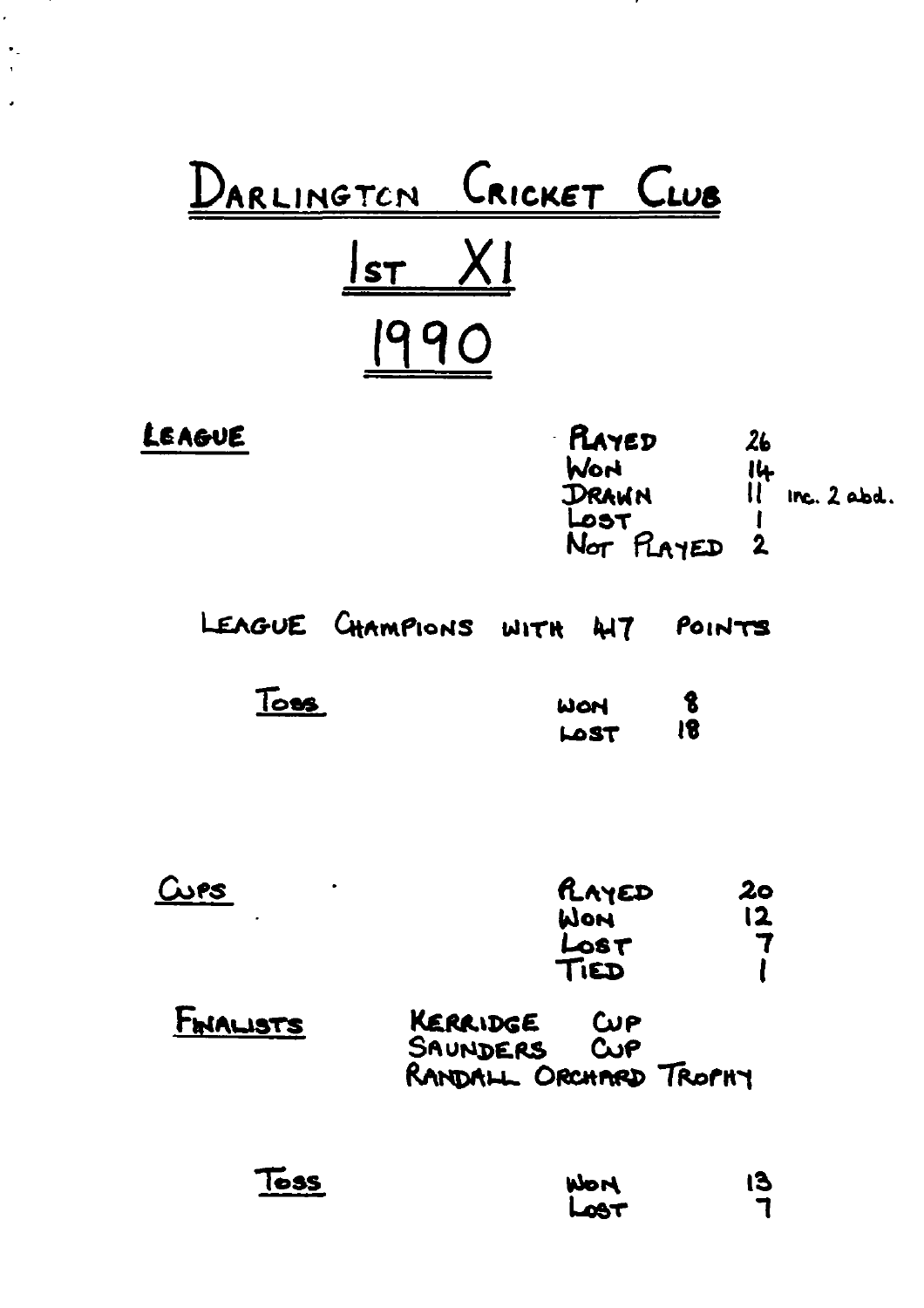| EAGUE                         |                         |                           |                 |                                     |                             |                         |                |                 |                    |                |                |
|-------------------------------|-------------------------|---------------------------|-----------------|-------------------------------------|-----------------------------|-------------------------|----------------|-----------------|--------------------|----------------|----------------|
|                               | <u>Matches</u>          | $\frac{9}{100}$           | <u>Runs</u>     | Highest<br>Score                    |                             | not Comp.<br>Out Inn?   | AVERAGE FACED  |                 | buls<br><u>Kon</u> | flumber of     | $As$ $bs$      |
| D. de SILVA                   | 23                      | 22                        | 70 <sub>1</sub> | $10L^{\pm}$                         | 6                           | i6                      | $\mu$          | 1109            | 1.575              | 79             | 6              |
| N. A. RIDELL                  | 24                      | $2+$                      | $57 +$          | 84                                  | 3                           | $\overline{\mathbf{u}}$ | 32.095         | 1184            | 1.757              | 77             | 15             |
| T.J HAGGIE                    | 2 <sub>b</sub>          | 26                        | 60 <sub>o</sub> | 101                                 | 2                           | 24                      | 25.25          | 1245            | $2.05 +$           | 78             | ł              |
| M ANW <del>AR</del>           | $\overline{23}$         | 3                         | 381             | \$9                                 | $\overline{2}$              | 16                      | 23.813         | 5ц              | 1420               | 50             | 2              |
| G. Moody                      | 19                      | 5                         | 217             | $\gamma$                            | Ļ                           | $\mathbf{I}$            | 19.727         | 328             | 1512               | 25             |                |
| A.R. FOTHERGILL               | 19                      | $\mathsf{I}^{\mathsf{P}}$ | 247             | $52*$                               | $\overline{3}$              | 13                      | 19             | 344             | 1393               | 25             | 6              |
| SW GROWTHER                   | 26                      | 25                        | 450             | 76                                  | $\mathbf 0$                 | 25                      | 18             | 1014            | 2.253              | 52             | I              |
| J JOHNSTON                    | 22                      | $\mathbf{u}$              | 66              | $5^*$                               | $\overline{L}$              | 5                       | $13 - 2$       | 174             | 2636               | $\overline{5}$ | $\overline{2}$ |
| J. WLISTER                    | 10                      | 10                        | 125             | جابا                                | 0                           | 10                      | 12.5           | 3 <sub>II</sub> | 2.488              | 19             |                |
| A GRAY                        | 12                      | 10                        | 57              | 15 <sup>4</sup>                     | $\mathcal{L}_{\mathcal{L}}$ | 5                       | 114            | 127             | 223                | $\frac{1}{2}$  |                |
| K D. MOTT                     | 21                      | 10                        | 55              | 19 <sup>#</sup>                     | 4                           | L                       | 9.117          | 137             | 2491               | 6              |                |
| <u> Alsم</u><br><u>batted</u> |                         |                           |                 |                                     |                             |                         |                |                 |                    |                |                |
| T. W. BLACKBURN               | $\overline{\mathbf{3}}$ | 3                         | 29              | Щ*                                  | $\overline{L}$              | ţ                       | 29             | 48              | 1655               | $\mathbf{3}$   |                |
| M AHMED                       |                         | $\mathbf{I}$              | 29              | $\mathfrak{A}$                      | $\mathbf 0$                 | V                       | 29             | 39              | 13.5               | ١              |                |
| P A. CROWTHER                 | 5                       | 3                         | 26              | 12                                  | ł                           | 2                       | 13             | 18              | $\mathfrak z$      |                |                |
| C S. EVERALL<br>$\mathcal{D}$ | 18                      | 9                         | $\mathsf{L}$    | 28                                  | 4                           | 5                       | 128            | 212             | 3.313              | 3              |                |
| J STAINSBY                    | $\overline{2}$          | $\lambda$                 | 9               | 12                                  | 0                           | 2                       | 9.5            | 82              | 4.316              | 2              |                |
| M.W. HATCH                    | 23                      | $\overline{5}$            | lo              | 6                                   | $\overline{3}$              | $\overline{2}$          | $\mathfrak{s}$ | 70              | 7                  |                |                |
| P. MELLOR                     | 5                       | 4                         | $\mathsf{S}$    | $\overline{a}$                      | O                           | $\mathbf{r}$            | 1.25           | 26              | 5.2                |                |                |
| J G. H MURPHY                 | $\overline{2}$          | $\mathbf{I}$              | $\mathbf{0}$    | $\mathbf 0$                         | Ô                           | t                       | 0              | $\mathbf{z}$    |                    |                |                |
| JASINGLETON                   |                         |                           | 15              | $\boldsymbol{\mathcal{B}}^\bigstar$ |                             | $\mathbf 0$             |                | 13              | 0.867              | $\overline{2}$ |                |

 $\mathbb{R}^{\frac{1}{2}}$ 

 $\hat{\mathbf{v}}$ 

Played but did not bat

 $\sim 10^{11}$ 

A J GROWTHER 1

| RUNS SCORED FOR | WICKETS LOST | AVERAGE |
|-----------------|--------------|---------|
| <b>LIOI</b>     | 170          | 24/124  |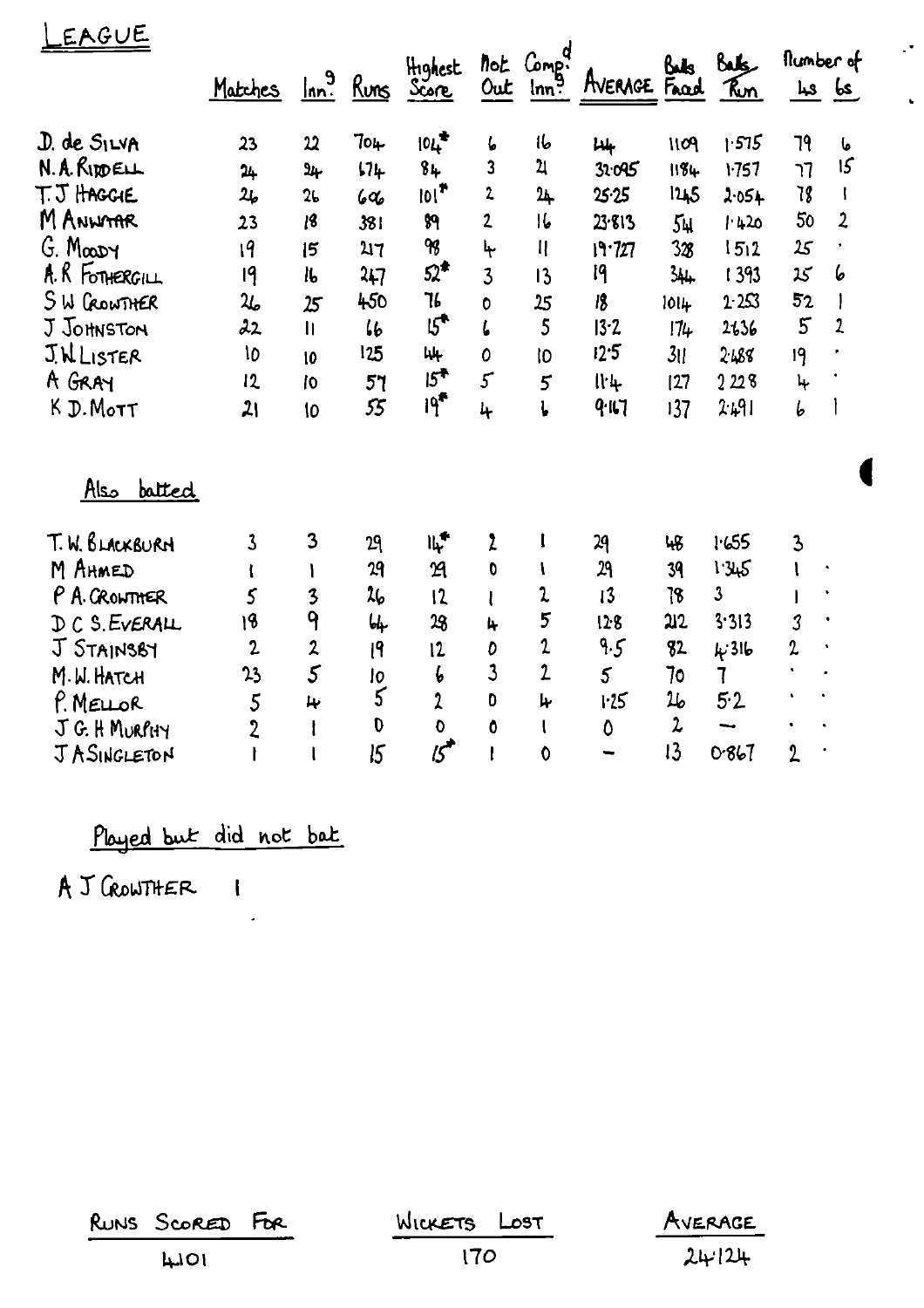|                        |                |               |                 |                |               | Balls Overs Mdn Runs WKŁ AVERAGE | best<br>Bowling |                | Runs Strike<br><u>Over</u> Rate | <u>Wides</u>   | <b>ال</b><br><u>balls</u> |
|------------------------|----------------|---------------|-----------------|----------------|---------------|----------------------------------|-----------------|----------------|---------------------------------|----------------|---------------------------|
| M. ANWAAR              | 2190           | 365           | 140             | 688            | 76            | 9.053                            | $8 - 52$        | 1.885          | 28.81 <sub>b</sub>              | $\bullet$      | $\bullet$                 |
| J.Johnston             | 2031           | 338           | <b>IO9</b>      | 737            | 60            | 12.293                           | $8 - 30$        | 2.180          | 33.85                           | $\mathbf{2}$   | I                         |
| K.D. Mott              | 490            | 80.5          | 13              | 275            | 13            | $21 - 154$                       | $5 - 17$        | 3.402          | 37.692                          |                | 5                         |
| M.W. HATCH             | 1928           | 319           | 7 <sub>6</sub>  | 943            | 44            | 21.432                           | $5 - 77$        | 2956           | 13.818                          | $\bullet$      | Jų                        |
| Also bowled            |                |               |                 |                |               |                                  |                 |                |                                 |                |                           |
| $P.M\in L\circ R$      | $q_1$          | 15            | 3               | 55             | 2             | 275                              | $1 - 9$         | 3.667          | $\mathfrak{u}55$                |                |                           |
| D. de SILVA            | 48             | 8             | $\circ$         | 31             | $\mathbf{I}$  | 3                                | $1 - 31$        | 3.875          | 48                              |                |                           |
| J G. H MURPHY          | 49             | 8             | $\mathbf{I}$    | 3 <sub>l</sub> | ı             | 3 <sub>l</sub>                   | $1 - 31$        | 3.875          | 49                              |                |                           |
| M AHMED                | 37             | l4            | 4               | 73             | Ł             | 73                               | $1 - 73$        | 5.214          | 87                              |                | $\overline{3}$            |
| A GAAT                 | 36             | 6             | $5\overline{)}$ | $\frac{5}{9}$  | O             | $\qquad \qquad \blacksquare$     | $0 - 5$         | 0.833          | $\overline{\phantom{0}}$        |                | $\bullet$                 |
| <b>TJ HAGGIE</b>       | 2 <sub>b</sub> | 4             | 0               |                | $\mathbf O$   |                                  | $0 - 3$         | 2.25           | ⊸                               | $\overline{2}$ | ٠                         |
| <u>Catches</u>         |                |               |                 |                |               |                                  |                 |                |                                 |                |                           |
| S W CROWTHER           |                | IĻ            |                 | M ANWAAR       |               |                                  | J JOHNSTON      |                |                                 | 3              |                           |
| A.R. FOTHERGILL        |                | 13            |                 | DC.S. EVERAL   |               | $\overline{I}$                   | JW LISTER       |                |                                 |                |                           |
| N A. RIDDELL           |                | ٩             |                 | TJ. HAGGIE     |               |                                  | P MELLOR        |                |                                 | $\overline{2}$ |                           |
| G Moopy                |                | 8             |                 | D. de SILVA    |               | $-4$                             |                 | PA GRONTHER    |                                 |                |                           |
| K.D. Mort              |                |               |                 | A GRAY         |               |                                  |                 |                |                                 |                |                           |
| Stumpings              |                |               |                 |                |               |                                  |                 |                |                                 |                |                           |
| A.R. FOTHERGILL        |                | 10            |                 |                |               | S.W. CROWTHER 2                  |                 | D.C.S. EVERALL |                                 | $\mathbf{2}$   |                           |
|                        |                | <u>BOWLED</u> |                 |                | <u>Cavent</u> |                                  | <u>LBW</u>      |                | STUMPED                         |                |                           |
| M ANWAAR               |                | 15            |                 |                | طبا           |                                  | 9               |                | 6                               |                |                           |
| J JOHNSTON             |                | 23            |                 |                | 18            |                                  | 18              |                |                                 |                |                           |
| $K$ $\mathcal{D}$ Morr |                | $\mathsf{P}$  |                 |                | 4             |                                  |                 |                |                                 |                |                           |
| M W. HATCH             |                | 13            |                 |                | 20            |                                  | 5               |                | ،                               |                |                           |
| P MELLOR               |                |               |                 |                |               |                                  |                 |                |                                 |                |                           |
| $D$ de SILVA           |                |               |                 |                |               |                                  |                 |                |                                 |                |                           |
| JG.H. MURPHY           |                |               |                 |                |               |                                  |                 |                |                                 |                |                           |
| M. AHMED               |                |               |                 |                |               |                                  |                 |                |                                 |                |                           |
|                        |                | 61            |                 |                | 90            |                                  | 33              |                | l L                             |                |                           |
| <b>RUNS</b><br>SCORED  |                | AGAINST       |                 |                | WICKETS       | TAKEN                            |                 |                | AVERAGE                         |                |                           |
|                        | 3105           |               |                 |                |               | 210                              |                 |                |                                 | 14.786         |                           |

Ï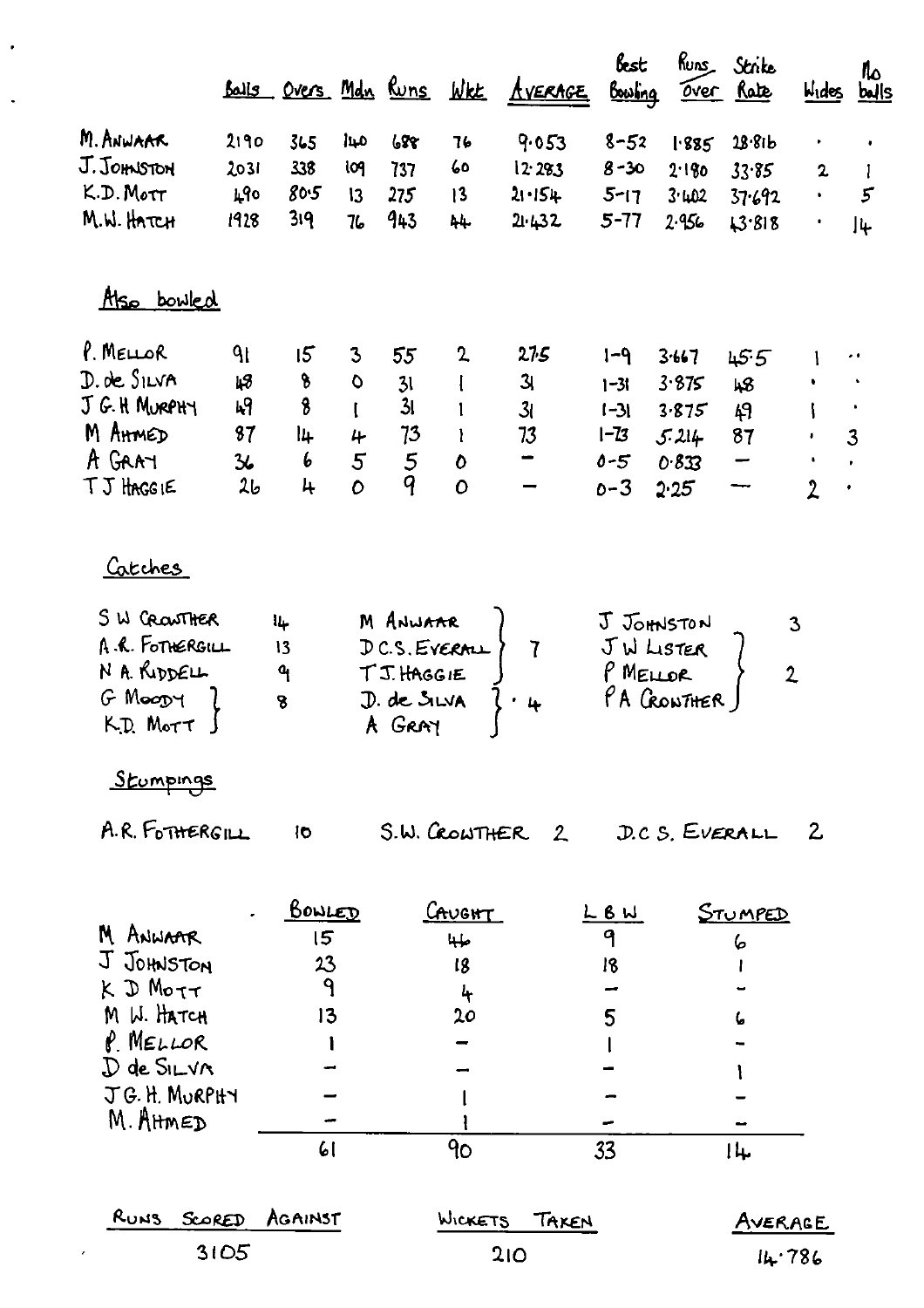| $\cdot$ ) $\rho_{\frac{C}{2}}$ |                         |                     |                    |                                |                |                                              |                 |                 |                   |                         |              |
|--------------------------------|-------------------------|---------------------|--------------------|--------------------------------|----------------|----------------------------------------------|-----------------|-----------------|-------------------|-------------------------|--------------|
|                                | Motches                 |                     |                    | Highest                        | not            | Comp <sup>d</sup>                            |                 | &Æ              | كطلط              | nunberot                |              |
|                                |                         | $\frac{\ln n^9}{2}$ | <u>kuns</u>        | Score                          | Out            | $\ln n$ <sup><math>\overline{a}</math></sup> | AVERAGE         | Faced           | $\mathcal{R}_{n}$ | 48                      | <u>6s</u>    |
| D. de SILVA                    | K.                      | łų⊢                 | 307                | ገባ <sup>ት</sup>                | 6              | 8                                            | 39.375          | 362             | 1179              | 35                      | 4            |
| N. A. RIDDELL                  | 16                      | l6                  | 520                | $71$ <sup>*</sup>              | 2              | l۴                                           | 37·143          | $614 -$         | $1 - 191$         | 36                      | 23           |
| $T$ J. HAGGIE                  | 17                      | 17                  | 457                | $92$ <sup>*</sup>              | $\overline{2}$ | 15                                           | 30.467          | 121             | 1.359             | 33                      | $\mathbf{2}$ |
| G. MOODY                       | 16                      | 13                  | 158                | 52                             | 4              | 9                                            | 17.556          | 219             | 1386              | $\mathbf{1}$            |              |
| A R. FOTHERGILL                | 10                      | 8                   | 100                | 22                             |                | 7                                            | 14.286          | 2               | 1.21              | lų.                     | 3            |
| M. ANWAAR                      | 18                      | 15                  | 133                | $30^{\circ}$                   | 5              | 10                                           | 13.3            | 144             | 1093              | $\mathbf{7}$            | 4            |
| SW. CROWTHER                   | <b>18</b>               | 16                  | 142                | 23                             | $\bullet$      | 16                                           | 8.875           | 23 <sub>h</sub> | 1643              | 10                      | $\mathbf{2}$ |
| Also batted                    |                         |                     |                    |                                |                |                                              |                 |                 |                   |                         |              |
| D. RIXON<br>A.                 |                         |                     | 1,2                | 42                             | 0              |                                              | $+2$            | 37              | 0.881             | $\mathbf{3}$            |              |
| J W. LISTER                    | 4                       | 4                   | 60                 | $27*$                          | 2              | $\mathbf{2}$                                 | 30 <sub>o</sub> | 146             | 2.433             | 5                       |              |
| P. A. GROWTHER                 |                         | l                   | 19                 | 19                             | Ô              |                                              | I٩              | $ l_+$          | 0.737             | $\overline{2}$          |              |
| N M WHALEY                     | 3                       | $\overline{3}$      | 37                 | 17                             | $\mathbf O$    | 3                                            | 12.333          | 64              | 1.730             | $\overline{\mathbf{z}}$ |              |
| A J. CROWTHER                  | 12                      | 6                   | 48                 | 28                             |                | 5                                            | ۹۰              | 9o              | 1.875             | $\overline{3}$          |              |
| N. RAINE                       | $\overline{\mathbf{3}}$ | $\mathbf{r}$        | 9                  | $8^*$                          | ł              |                                              | 8               | ٩               | 1.125             |                         |              |
| S. G RIDDELL                   | 3                       | l                   | $\mathbf 7$        | 1                              | 0              | Ł                                            | $\overline{1}$  | 17              | 2.129             | l                       |              |
| K D. MOTT                      | k                       | ŀ                   | $\mathbf{z}$       | $9^*$                          | $\mathbf 2$    | 4                                            | 525             | 33              | 1.571             | $\overline{2}$          |              |
| D C.S. EVERALL                 | $\overline{13}$         | 1                   | 20                 | $13^*$                         | $\overline{3}$ | 4                                            | 5               | 43              | 2.15              |                         |              |
| A GRAY                         | $\overline{2}$          | 5                   | $\mathfrak{A}$     | 7                              | 0              | $\overline{5}$                               | 42              | Ы               | 2.905             | ٠                       |              |
| P. MELLOR                      | 5                       | $\overline{3}$      | 12                 | 12                             | $\mathbf 0$    | 3                                            | H               | 15              | 1.25              | $\overline{2}$          |              |
| M.W. HATCH                     | 19                      | 4                   |                    |                                | $\mathbf{z}$   | 2                                            | 2.5             | 13              | 26                |                         |              |
| J JOHNSTON                     | 12                      | 2                   | $\frac{5}{2}$      |                                |                |                                              | $\overline{2}$  | $\mathfrak{u}$  | 55                |                         |              |
| D. MORGANS                     | $\overline{2}$          | 2                   | $\pmb{\mathit{O}}$ | $2$<br>$2$<br>$0$ <sup>+</sup> |                |                                              | $\circ$         | $\overline{5}$  |                   |                         |              |
| A. BIGLIN                      |                         |                     | 5                  | 15 <sup>4</sup>                |                | 0                                            |                 | $\mu$           | 0.933             |                         |              |
| T. DOBSON                      |                         |                     | 4                  | $\mu^*$                        |                | 0                                            |                 |                 | 025               |                         |              |
|                                |                         |                     |                    |                                |                |                                              |                 |                 |                   |                         |              |

## Played but did not bat

J.G.H. MURPHY 1

RUNS SCORED FOR

WICKETS LOST

 $113$ 

AVERAGE

 $\ddot{\phantom{0}}$ 

 $\overline{a}$ 

 $21.088$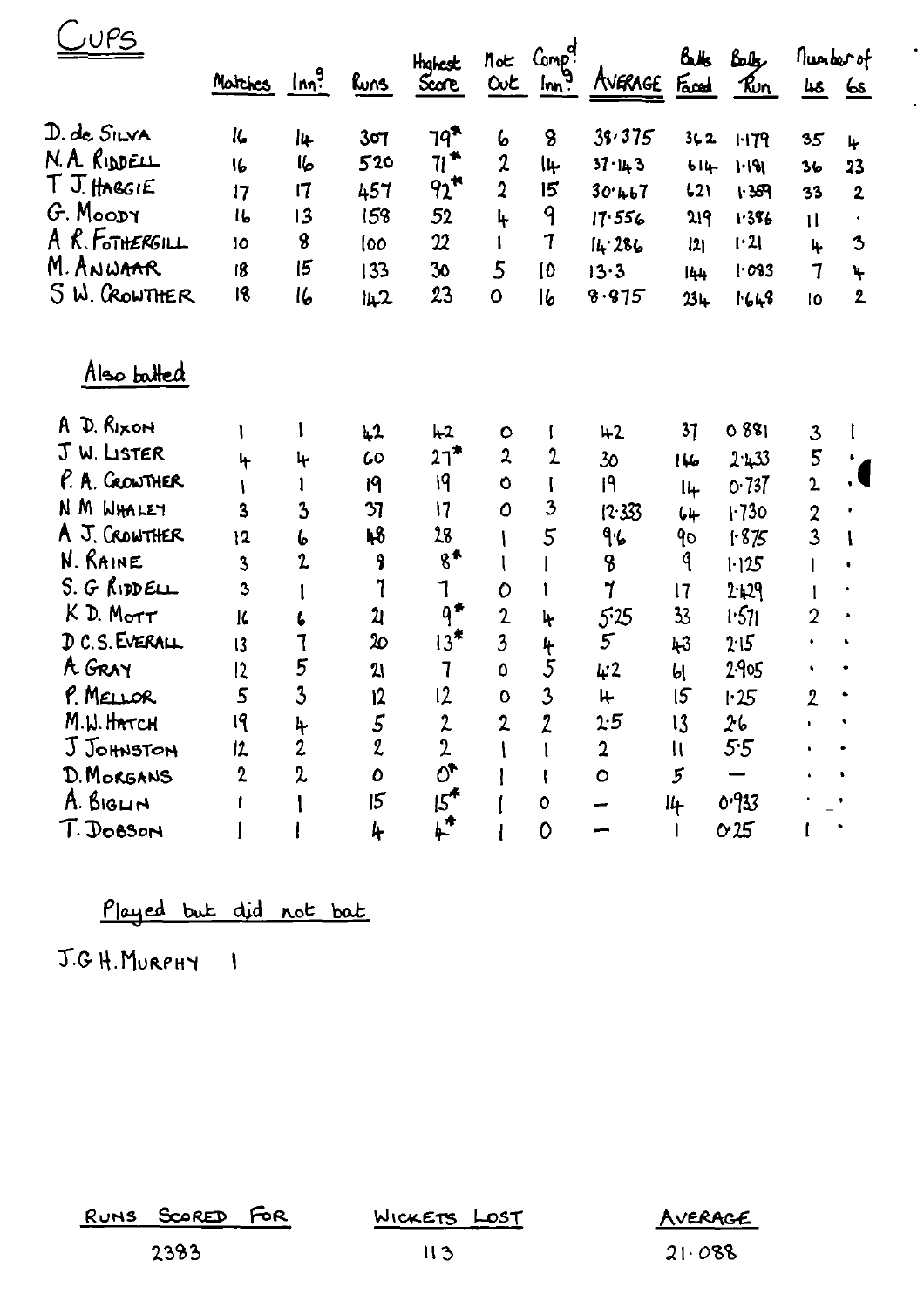|                                                            | Buils          | Overs                 | Md n                                                    | <u>Runs</u>    | <u>WAL</u>      | AVERAGE                 | bet                                                                                      | Runs<br>Bowling Over Rate | Strike                   | Wides balls                   | ılo          |
|------------------------------------------------------------|----------------|-----------------------|---------------------------------------------------------|----------------|-----------------|-------------------------|------------------------------------------------------------------------------------------|---------------------------|--------------------------|-------------------------------|--------------|
| M ANNAAR                                                   | 822            | $13c +$               | <b>JI</b>                                               | 416            | 42              | 9.905                   | $8 - 31$                                                                                 | 3.044                     | 19.571                   | $\mathbf{2}$                  | $\cdot$      |
| $K.D.$ Mott                                                | 230            | IL.                   | Ļ                                                       | 177            | Ħ               | 16 091                  | $3 - 18$                                                                                 | 3848                      | 25.456                   | T                             | $\mathbf{3}$ |
| M.W. HATCH                                                 | 962            | 159                   | 17                                                      | 670            | 4l              | 16.341                  | $5 - 32$                                                                                 | 4.24                      | 23.443                   | $\overline{\mathbf{3}}$       | 5            |
| J. Johnston                                                | $55 +$         | 921                   | ٩                                                       | 352            | 17              | 20.706                  | $3 - 17$                                                                                 | 3.819                     | 32.588                   | $\bullet$                     |              |
| Also bowled                                                |                |                       |                                                         |                |                 |                         |                                                                                          |                           |                          |                               |              |
| A GRAY                                                     | 86             | 14.3                  | 3                                                       | 63             | $5\overline{)}$ | 12.6                    | $2 - 9$                                                                                  | 4.345                     | 17.2                     |                               |              |
| P. MELLOR                                                  | 102            | 17                    | l                                                       | 75             | 5               | 15                      | $2 - 14$                                                                                 | 442                       | $20 - 4$                 |                               |              |
| JGH MURPHY                                                 | $2+$           | 4                     | O                                                       | 19             | I               | I۹                      | $1 - 19$                                                                                 | 475                       | 24                       |                               |              |
| D. de SILVA                                                | 3 <sub>o</sub> | 5                     | $\mathbf o$                                             | 3 <sub>l</sub> | $\mathbf{I}$    | 31                      | $1 - 13$                                                                                 | 6.2                       | 30                       |                               | $\bullet$    |
| A BIGLIN                                                   | 12             | $\overline{2}$        | $\bullet$                                               | 30             | $\mathbf 0$     | ╼                       | $0 - 20$                                                                                 | <b>IO</b>                 | $\overline{\phantom{0}}$ | $\sim$ $\bullet$<br>$\bullet$ |              |
| N M WHALEY                                                 | 13             | $\overline{2}$        | 0                                                       | 26             | $\mathbf O$     |                         | $0 - 26$                                                                                 | 13                        |                          | ŧ<br>$\bullet$                |              |
| <u>Catches</u>                                             |                |                       |                                                         |                |                 |                         |                                                                                          |                           |                          |                               |              |
| DCS. EVERALL<br>$G$ Moo $D$<br>M ANWAAR<br>A R. FOTHERGILL | 6<br>5<br>4    |                       | D. de SILVA<br>T. J. HAGGIE<br>M.W HATCH<br>N.M. WHALEY | J. JOHNSTON    | $\mathfrak{Z}$  |                         | A J CROWTHER<br>A.GRA <sub>T</sub><br>NA RIDDELL<br>T. Dosson<br>D. MORGANS<br>KD Mott J |                           | $\boldsymbol{2}$<br>1    |                               |              |
| Stumpings                                                  |                |                       |                                                         |                |                 |                         |                                                                                          |                           |                          |                               |              |
| D.C.S. EVERALL                                             |                | 14                    |                                                         | S.W. CROWTHER  |                 | $\mathcal{Z}$           |                                                                                          |                           | AR FOTHERGILL 1          |                               |              |
|                                                            |                | <u>BONLED</u>         |                                                         | CAUGHT         |                 | <u>L.B.W.</u>           |                                                                                          |                           | <u>STUMPED</u>           |                               |              |
| M. ANWAAR                                                  |                | $rac{20}{5}$          |                                                         | 10             |                 | $\overline{\mathbf{3}}$ |                                                                                          |                           | 9                        |                               |              |
| K D Mott                                                   |                |                       |                                                         | 5              |                 |                         |                                                                                          |                           |                          |                               |              |
| M W. HATCH                                                 |                | 15                    |                                                         | ۱۹             |                 |                         |                                                                                          |                           | ها                       |                               |              |
| J JOHNSTON                                                 |                |                       |                                                         | 5              |                 | 4                       |                                                                                          |                           |                          |                               |              |
| A GRAY                                                     |                | $\frac{3}{2}$         |                                                         |                |                 |                         |                                                                                          |                           |                          |                               |              |
| P. MELLOR                                                  |                |                       |                                                         | 2              |                 |                         |                                                                                          |                           |                          |                               |              |
| J.G. H. MURPHY                                             |                |                       |                                                         |                |                 |                         |                                                                                          |                           |                          |                               |              |
| D. de SILVA                                                |                |                       |                                                         |                |                 |                         |                                                                                          |                           |                          |                               |              |
|                                                            |                | 53                    |                                                         | 43             |                 |                         | 10                                                                                       |                           | 17                       |                               |              |
| <b>RUNS</b>                                                |                | <u>Scored AGAINST</u> |                                                         |                |                 | <u>WICKETS TAKEN</u>    |                                                                                          |                           | <u>AVERAGE</u>           |                               |              |
|                                                            | 2040           |                       |                                                         |                |                 | طباا                    |                                                                                          |                           | 13.973                   |                               |              |

 $\overline{\phantom{a}}$ 

 $\ddot{\phantom{a}}$  .

 $\sigma$ 

 $\begin{array}{c} \n\downarrow \\
\downarrow\n\end{array}$ 

 $\bar{\mathcal{A}}$ 

 $\hat{\mathbf{r}}$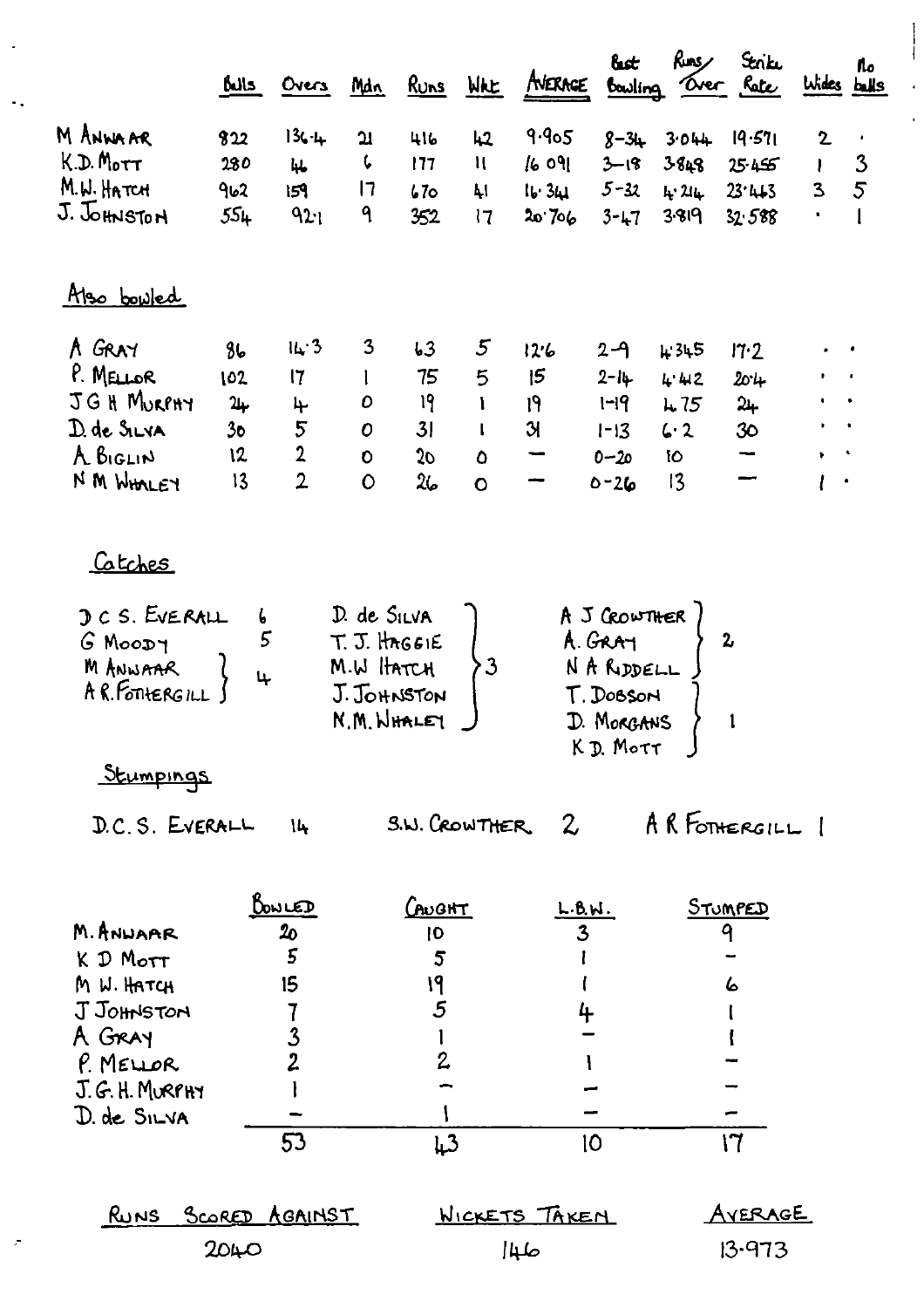BATTING

| 100s            | D. de SILVA<br>$T.T.$ HAGC IE                                                                                                                                                                                                                                                                                                                                                 | $104^{\nabla}$<br>$ 0 $ <sup>*</sup>                                                                                                                                                                                       | V GUISBOROUGH<br>RA.<br>V.                                                                                                                                                                                                                                                                                                                                              | $(\kappa)$<br>$\left(\mathsf{r}\right)$                                                                                                                                                                                                                                                                                                                                                                                                                                                        | $50$ off $50$ balls<br>88                                                                                                                                               | $100$ off 97 bile.<br>138 |
|-----------------|-------------------------------------------------------------------------------------------------------------------------------------------------------------------------------------------------------------------------------------------------------------------------------------------------------------------------------------------------------------------------------|----------------------------------------------------------------------------------------------------------------------------------------------------------------------------------------------------------------------------|-------------------------------------------------------------------------------------------------------------------------------------------------------------------------------------------------------------------------------------------------------------------------------------------------------------------------------------------------------------------------|------------------------------------------------------------------------------------------------------------------------------------------------------------------------------------------------------------------------------------------------------------------------------------------------------------------------------------------------------------------------------------------------------------------------------------------------------------------------------------------------|-------------------------------------------------------------------------------------------------------------------------------------------------------------------------|---------------------------|
| 50 <sub>s</sub> | G MOODY<br>T. J. HAGG IE<br>M. ANWAAR<br>D. de SILVA<br>N. A. RIDDELL<br>N.A RODELL<br>D de SILVA<br>TJ. HAGGIE<br>S.W. CROWTHER<br>N.A RIDDELL<br>D. de SILVA<br>$N.$ A. $R$ <sub>1</sub> $p$ $p$ $E$ $L$<br>N. A RIDDELL<br>$T$ . J. Haggie<br>T. J. HAGGIE<br>N.A RIDDELL<br>N.A. RIDDELL<br>A.R FOTHERGILL<br>G. MOODY<br>$D$ de $S_{I LVA}$<br>D de SILVA<br>N A RIDDELL | 98<br>92 <sup>4</sup><br>89<br>85<br>$8+$<br>80<br>$79$ *<br>77.<br>76<br>7 <sup>†</sup><br>69<br>67<br>$65-$<br>64<br>$b2^{\pi}$<br>61<br>5 <sup>q</sup><br>$52^*$<br>52<br>$51^*$<br>50 <sup>th</sup><br>50 <sub>o</sub> | NORTON<br>$\mathbf v$<br>MARTON<br>$V =$<br>V GUISBOROUGH<br>V THORNABY<br>V SALTBURN<br>V MARSKE<br>V WHITBURN<br>V STOCKTON<br>$V$ Synthonia<br>$V$ KyHOPE<br>NORTON<br>$\mathbf{V}$<br>V CONSETT<br>V MARTON<br>v BISHOP AUCKLAND<br>V BLACKHALL<br>$v$ $R.A.$<br>BLACKHALL<br>V.<br><b>V</b> NORTON<br>Y SHIDON BR.<br>V BISHOP AUCKLAND<br>V BLACKHALL<br>V RYHOPE | $(\alpha)$<br>$(\boldsymbol{\mathcal{L}})$<br>$\left(\boldsymbol{k}\right)$<br>$(\boldsymbol{\mathcal{L}})$<br>(a)<br>(a )<br>$(\mathbf{a})$<br>$\langle \! \! \langle \cdot \rangle \! \! \rangle$<br>$\mathcal{(L)}$<br>$(\!\omega\!)$<br>(a)<br>(a)<br>$\left(\begin{smallmatrix} \boldsymbol{L} \ \boldsymbol{V} \end{smallmatrix}\right)$<br>$(\lambda)$<br>(a)<br>$\hat{\mathcal{L}}$<br>(a)<br>(a)<br>(neut)<br>$\left(\mathcal{K}\right)$<br>$\mathcal{L}(\mathcal{L})$<br>$(\lambda)$ | $50$ off<br>$55$ bals<br>40<br>58<br>107<br>89<br>80<br>66<br>78<br>٩5<br>46<br>73<br>55<br>26<br>100<br>$\infty$<br>17<br>52<br>2 <sub>b</sub><br>47<br>49<br>79<br>62 |                           |
|                 | FASTEST<br>$F_{IFTIES}$<br>$R.$ FOTHERGILL<br>N.A RIDDELL                                                                                                                                                                                                                                                                                                                     | V<br>V                                                                                                                                                                                                                     | NORTON<br>MARTON                                                                                                                                                                                                                                                                                                                                                        | $\omega$<br>$\langle \mathcal{K} \rangle$                                                                                                                                                                                                                                                                                                                                                                                                                                                      | $26$ balls                                                                                                                                                              |                           |

 $\ddot{\phantom{a}}$ 

HIGHEST LEAGUE PARTNERSHIPS

| $ST$ WKT       | 63              | v.           | SALTBURN              | $(\lambda)$                   | $s.u.c$ cowriter + $TJ$ Haggie   | ١n | $17 \text{ overs}$ |
|----------------|-----------------|--------------|-----------------------|-------------------------------|----------------------------------|----|--------------------|
|                | 63              | V.           | STOCKTON              | ん                             | $J.W.$ LISTER + $T.T.$ HAGGIE    |    | 17.5               |
| 2ND WKT        | ſоl             | v            | R.A.                  | ん                             | $T.T.$ HAGGIE + N.A RIDDELL      |    | 24.1               |
| 3RD WKT        | 122             | v            | NORTON                | a)                            | $G$ Moopy $+$ D. de SILVA        |    | 20.2               |
| LITH WKT       | 167             | v.           | GUISBOROUGH           | ${\cal{L}}$                   | D de SILVA + M ANWAAR            |    | 27.4               |
| $5nt$ wrt      | $\mu^*$         | $\mathbf{v}$ | NORTON                | $\alpha)$                     | $D$ , de SINA + A.R. FOTHERGILL  |    | 3.5                |
|                | 46              | - 7          | STOCKTON              | $\left(\mathcal{L}\right)$    | $D.\text{deSiLVA}$ + N A RIDDELL |    | 9.2                |
| GTH NKT        | 51              | v            | STOCKTON              | (a)                           | $PA$ CROWTHER $\div$ M AN WAAR   |    | 13.3               |
| $7TH$ $\mu$ KT | 41              | v            | THORNABY              | $\langle \mathcal{L} \rangle$ | $D$ de SILVA $f$ J. A SINGLETON  |    | 5.2                |
| <b>PTH WKT</b> | 30 v            |              | <b>NORMANISY HALL</b> | W)                            | M ANUAAR + KD. MOTT              |    | 8                  |
| $9$ TH WKT     | 35 <sup>2</sup> |              | MIDDLESBROUGH         | ${\cal U}$                    | $A$ -GRAY $+$ K.D. MOTT          |    | $II-3$             |
| LOTH WET       | 28              | v            | MARSKE                |                               | M. ANNAAR + J JOHNSTON           |    | $7·5^-$            |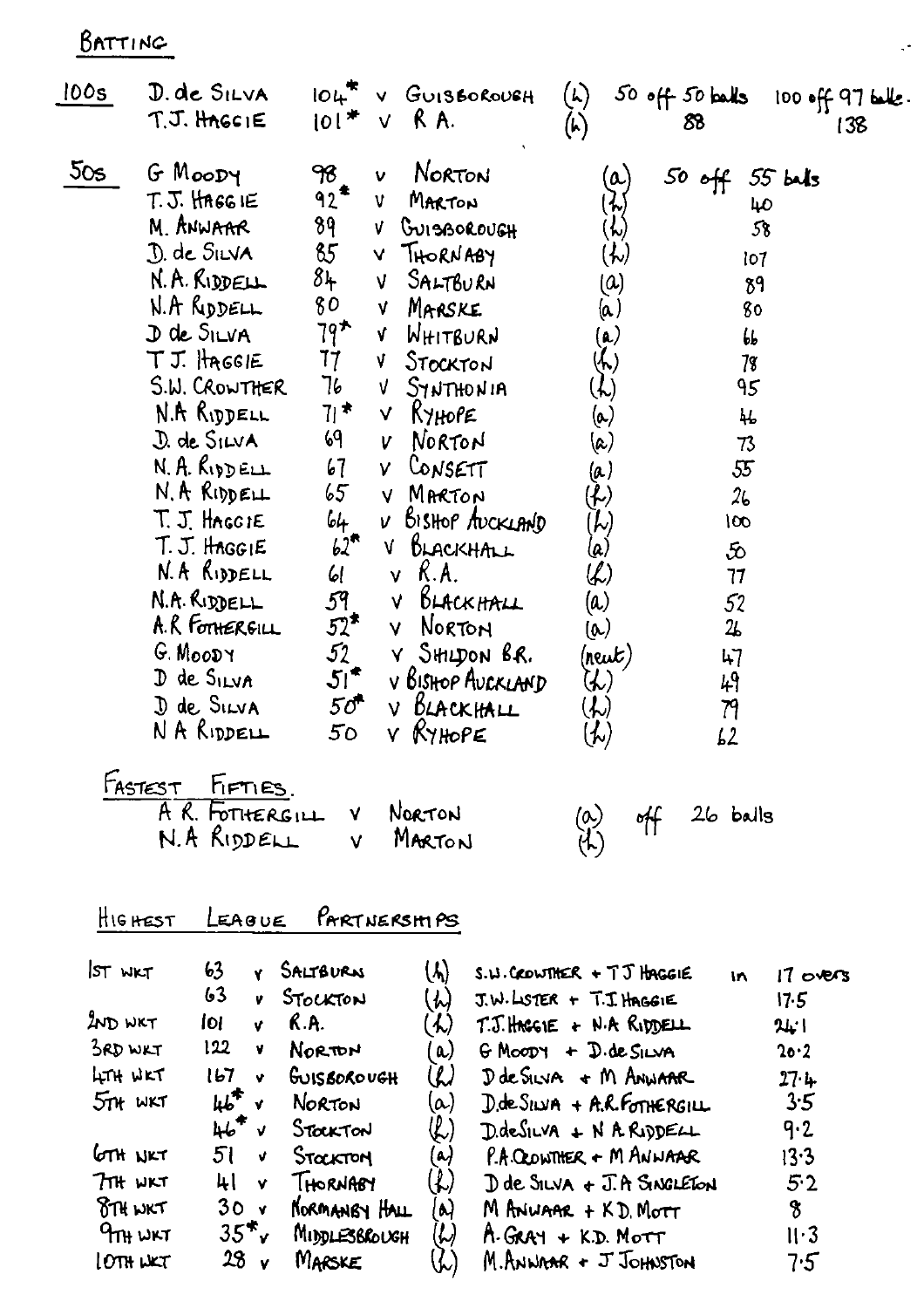## LEAGUE

 $\ddot{\phantom{a}}$ 

 $\epsilon$  .

|                | BONLED                    | $C$ AUGHT      | $L$ $6.$ W  | STUMPED | RUN OUT        |
|----------------|---------------------------|----------------|-------------|---------|----------------|
| D de SILVA     | $\mathbf{L}_{\mathbf{r}}$ | 12             |             |         |                |
| N.A. RIDDELL   | ι.                        | 14             |             |         |                |
| T J. HAGGIE    | $\overline{8}$            | ماا            |             |         |                |
| M ANWAAR       | عبا                       | 8              |             |         | $\overline{z}$ |
| $G$ Moorr      | ما                        | $\overline{3}$ |             |         | $\overline{2}$ |
| A R FOTHERGILL |                           | $\mathcal{S}$  |             |         |                |
| S. W CROWTHER  | 10                        | $L_{+}$        |             |         |                |
| J JOHNSTON     |                           | 3              |             |         |                |
| J W LISTER     | 4                         |                |             |         |                |
| A GRAY         |                           |                | 3           |         |                |
| K D. Morr      |                           |                |             |         |                |
| I W BLACKBURN  |                           |                |             |         |                |
| M. AHMED       |                           |                |             |         |                |
| P A. CROWTHER  |                           |                |             |         |                |
| D.C.S EVERALL  | $\overline{2}$            |                |             |         |                |
| J STAINSBY     |                           |                |             |         |                |
| MW HATCH       |                           |                |             |         |                |
| $P$ , MELLOR   |                           |                |             |         |                |
| JGH MURPHY     |                           |                |             |         |                |
|                | 56                        | 90             |             | 4       | 13             |
| $CU$ es        |                           |                |             |         |                |
| D de SILVA     |                           | 5              |             |         |                |
| N A RIDDELL    | 14                        | 10             |             |         |                |
| TJ HAGGIE      | 3                         | l١             |             |         |                |
| G MOODY        | 5                         |                |             |         |                |
| A R FOTHERGILL |                           |                |             |         |                |
| M ANWAAR       | 3                         |                |             |         |                |
| S W CROWTHER   | 5                         |                |             |         | 4              |
| AD RIXON       |                           |                |             |         |                |
| J. W. LISTER   |                           |                |             |         |                |
| P. A. CROWTHER |                           |                |             |         |                |
| N M WHALEY     |                           |                |             |         |                |
| A.J CROWTHER   |                           |                |             |         |                |
| N. RAINE       |                           |                |             |         |                |
| S.G. RIDDELL   |                           |                |             |         |                |
| KD. MOTT       |                           |                |             |         |                |
| DCS. EVERALL   | $\overline{2}$            |                |             |         |                |
| A. GRAY        | $\mathbf{3}$              |                |             |         |                |
| P. MELLOR      | 2                         |                |             |         |                |
| M.W. HATCH     | $\overline{2}$            |                |             |         |                |
| J. JOHNSTON    |                           |                |             |         |                |
| D MORGANS      |                           |                |             |         |                |
|                | 36                        | 55             | $\mathbf 2$ | 5       | 15             |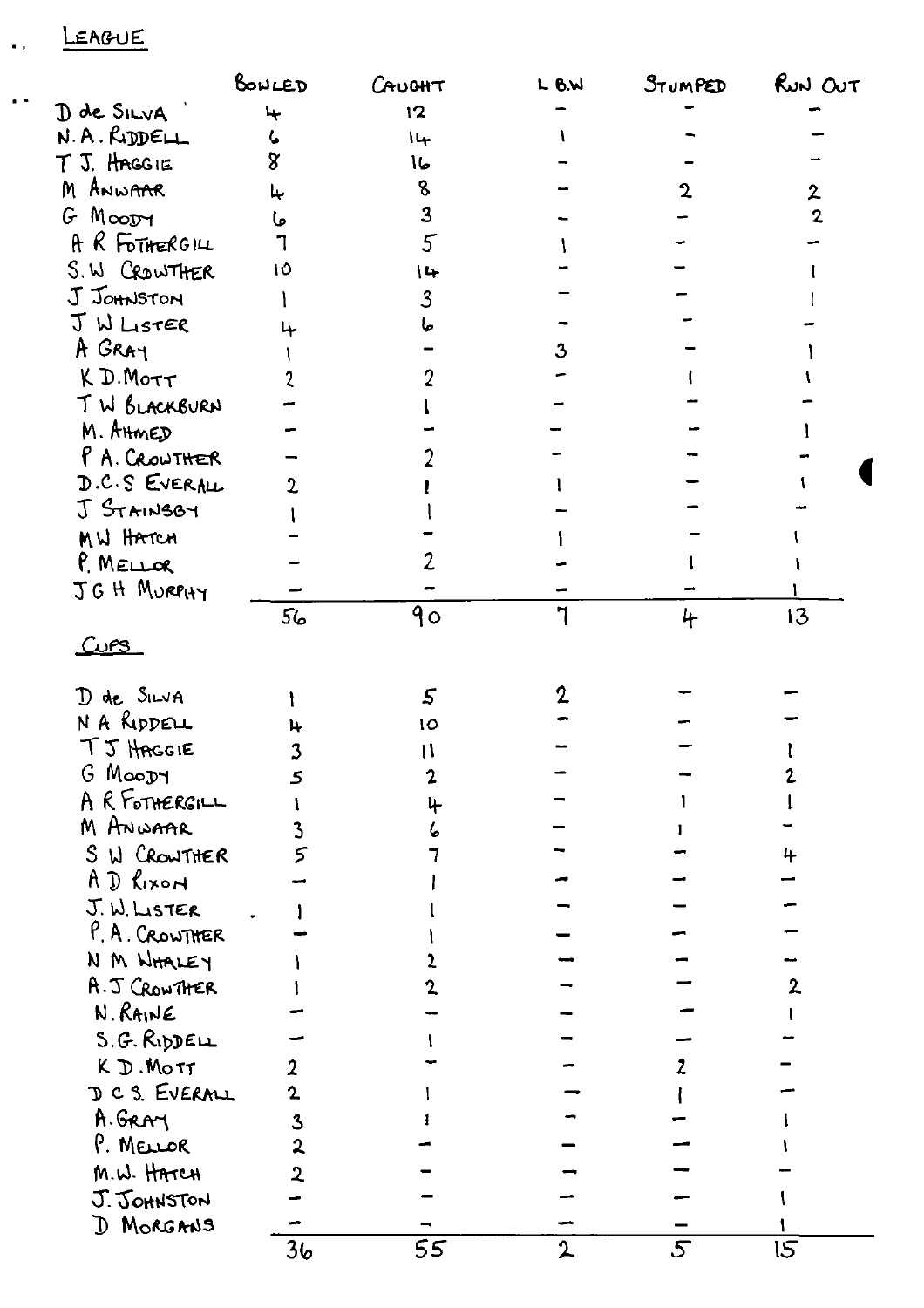## BOWLING

| 8<br><b>WICKETS</b> | J JOHNSTON<br>M ANWAAR<br>M. ANWAAR                                                                   | $8 - 30$<br><b>V</b><br>$8 - 34$<br>v.<br>$8 - 52$<br>$\mathbf{v}$                                                                           | Norton<br>RyHOPE<br>GUISBOROUGH                                                                             | $\left( \mathbf{r}\right)$<br>(人)<br>(a)                                                                                             |
|---------------------|-------------------------------------------------------------------------------------------------------|----------------------------------------------------------------------------------------------------------------------------------------------|-------------------------------------------------------------------------------------------------------------|--------------------------------------------------------------------------------------------------------------------------------------|
| <b>WICKETS</b>      | M. ANWAAR<br>M ANWAAR<br>M. ANWA <del>n</del> r<br>M ANWAAR                                           | $7 - 19$<br>V.<br>$7 - 21$<br>v.<br>7 -21<br>$\checkmark$<br>$7 - 64$<br>v                                                                   | STOCKTON<br>BLACKHALL<br>MARSKE<br>BLACKHALL                                                                | (a)<br>$\alpha)$<br>$\omega$<br>$\left(\begin{smallmatrix} 1 \end{smallmatrix}\right)$                                               |
| 6 WICKETS           | J. Johnston                                                                                           | $6 - 38$<br>$\vee$                                                                                                                           | MARSKE                                                                                                      | (a)                                                                                                                                  |
| 5 WICKETS           | M. ANWAAR<br>K.D. Morr<br>M ANWAAR<br>M W HATCH<br>J JOHNSTON<br>J JOHNSTON<br>M ANWAAR<br>M.W. HATCH | 5-9<br>V<br>$5 - 17$<br>V<br>$5 - 27$<br>v.<br>$5 - 32$<br>$\mathbf{v}$<br>$5 - 33$<br>v<br>$5 - 34$<br>V.<br>$5 - 47$<br>V<br>$5 - 77$<br>V | <b>NORTON</b><br>HARTLEPOOL<br>SALTBURN<br>RyHope<br>NORMANGY HALL<br>SALTBURN<br>$SYN$ THONIA<br>Stockto N | $(\lambda)$<br>$(\mathfrak{a})$<br>$\langle \! \! \! \! \! \rangle$<br>$\alpha)$<br>(a)<br>$(\hspace{-0.3cm}C)$<br>$\mathbf{a}$<br>ん |

 $\ddot{\phantom{a}}$ 

 $\ddot{\phantom{1}}$ 

## RESULTS

|             |                         |                                      | LENGUE |                 |                          | Cup         |            |  |  |  |
|-------------|-------------------------|--------------------------------------|--------|-----------------|--------------------------|-------------|------------|--|--|--|
| BATTING IST | HomE<br>Away<br>NEUTRAL | WON<br>5<br>$\overline{\phantom{a}}$ | LOST   | DRAWN<br>6<br>3 | WON<br>3<br>$\mathbf{C}$ | <b>LOS7</b> | <u>NED</u> |  |  |  |
| BATTING 2ND | Home<br>AWAY<br>NEUTRAL | ہا<br>4                              |        | $\mathbf{2}$    | 2.<br>$\mathbf 2$        | 3           |            |  |  |  |